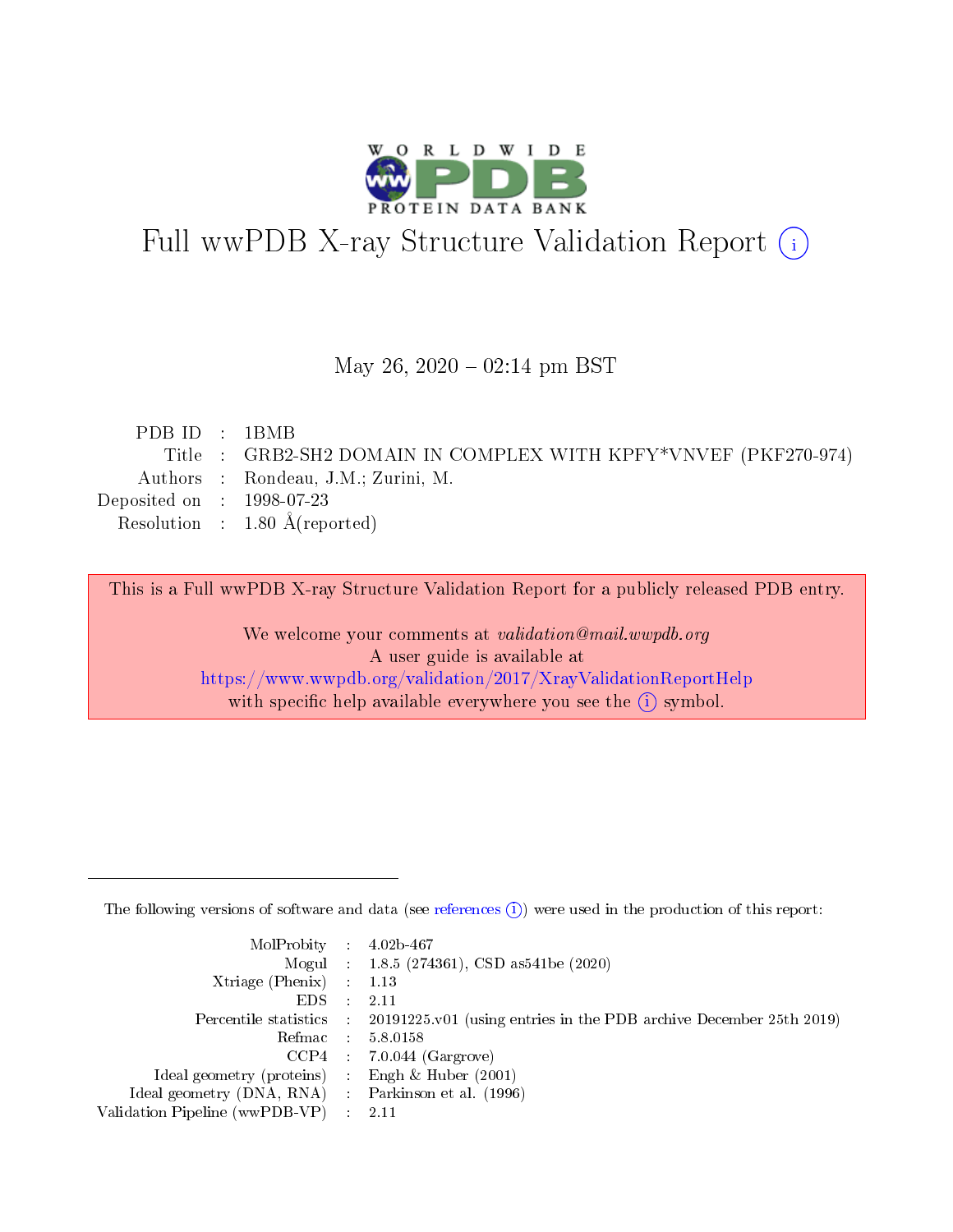## 1 [O](https://www.wwpdb.org/validation/2017/XrayValidationReportHelp#overall_quality)verall quality at a glance  $(i)$

The following experimental techniques were used to determine the structure: X-RAY DIFFRACTION

The reported resolution of this entry is 1.80 Å.

Percentile scores (ranging between 0-100) for global validation metrics of the entry are shown in the following graphic. The table shows the number of entries on which the scores are based.



| Metric                | Whole archive<br>$(\#\mathrm{Entries})$ | Similar resolution<br>$(\#\text{Entries}, \text{resolution range}(\textup{\AA}))$ |  |  |
|-----------------------|-----------------------------------------|-----------------------------------------------------------------------------------|--|--|
| $R_{free}$            | 130704                                  | $5950(1.80-1.80)$                                                                 |  |  |
| Clashscore            | 141614                                  | 6793 $(1.80-1.80)$                                                                |  |  |
| Ramachandran outliers | 138981                                  | 6697 $(1.80-1.80)$                                                                |  |  |
| Sidechain outliers    | 138945                                  | 6696 (1.80-1.80)                                                                  |  |  |
| RSRZ outliers         | 127900                                  | $5850(1.80-1.80)$                                                                 |  |  |

The table below summarises the geometric issues observed across the polymeric chains and their fit to the electron density. The red, orange, yellow and green segments on the lower bar indicate the fraction of residues that contain outliers for  $>=3, 2, 1$  and 0 types of geometric quality criteria respectively. A grey segment represents the fraction of residues that are not modelled. The numeric value for each fraction is indicated below the corresponding segment, with a dot representing fractions  $\epsilon=5\%$  The upper red bar (where present) indicates the fraction of residues that have poor fit to the electron density. The numeric value is given above the bar.

| Mol | ${\rm Chain \mid Length}$ | Quality of chain |    |     |  |  |  |
|-----|---------------------------|------------------|----|-----|--|--|--|
|     | 192                       | 4%<br>74%        | 6% | 20% |  |  |  |
|     |                           | 78%              |    | 22% |  |  |  |

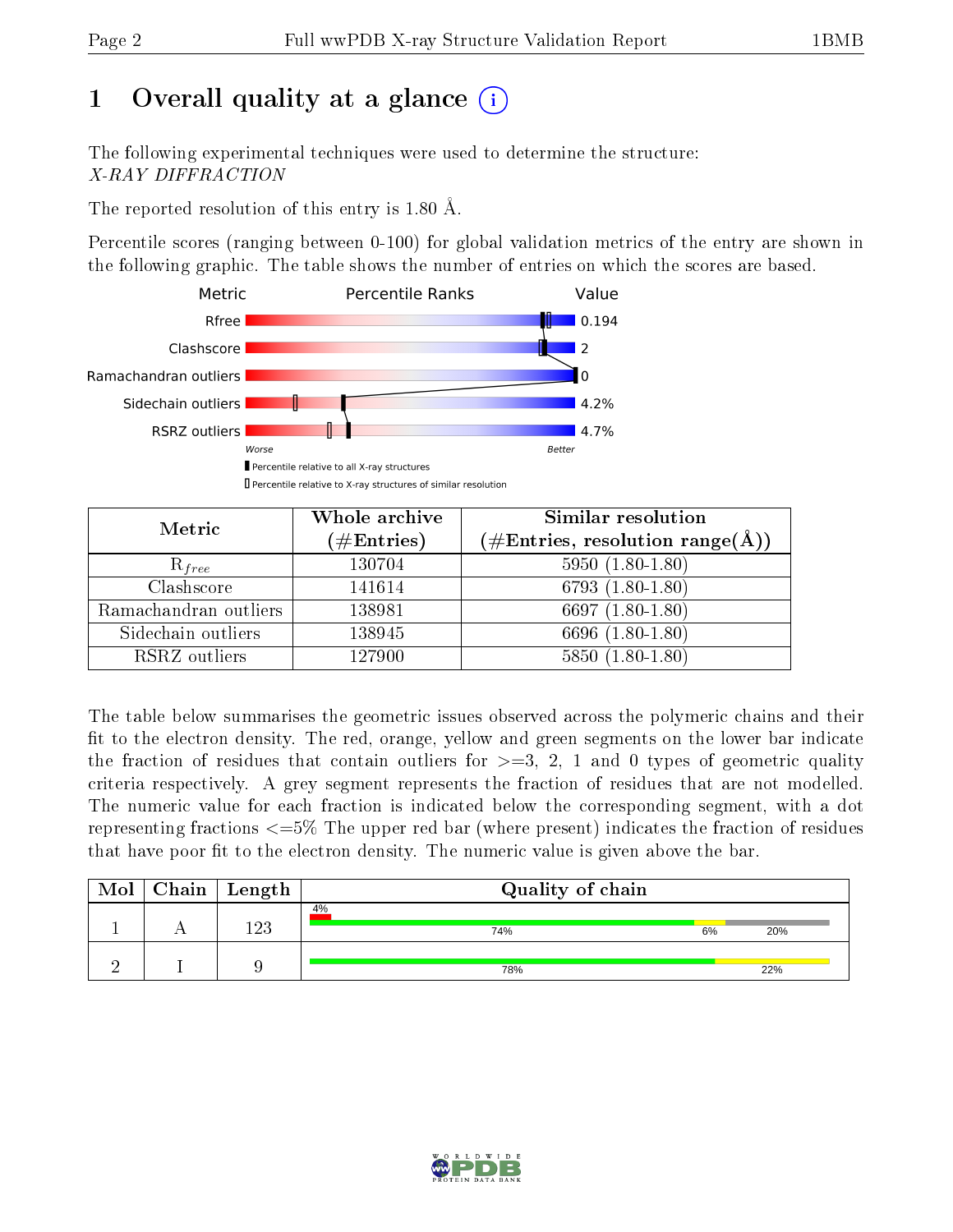# 2 Entry composition (i)

There are 3 unique types of molecules in this entry. The entry contains 1018 atoms, of which 0 are hydrogens and 0 are deuteriums.

In the tables below, the ZeroOcc column contains the number of atoms modelled with zero occupancy, the AltConf column contains the number of residues with at least one atom in alternate conformation and the Trace column contains the number of residues modelled with at most 2 atoms.

 Molecule 1 is a protein called PROTEIN (GROWTH FACTOR RECEPTOR BOUND PRO-TEIN 2).

| Mol | $\cap$ hain | Residues | Atoms              |     |     | ZeroOcc | $\vert$ AltConf $\vert$ Trace $\vert$ |  |  |  |
|-----|-------------|----------|--------------------|-----|-----|---------|---------------------------------------|--|--|--|
|     |             | 98       | $\tau_{\rm{otai}}$ | 527 | 146 |         |                                       |  |  |  |

There are 3 discrepancies between the modelled and reference sequences:

| Chain | <b>Residue</b> | $Modelled \parallel$ |      | Comment           | <b>Reference</b>   |
|-------|----------------|----------------------|------|-------------------|--------------------|
|       | 40             | MET                  | GLY  | CLONING ARTIFACT  | $+$ UNP P62993     |
|       |                | GLY                  | PHE  | CLONING ARTIFACT  | $+$ UNP P62993     |
|       | 48             | SER                  | II.E | CLONING ARTIFACT. | P62993<br>` TINP . |

Molecule 2 is a protein called PROTEIN (PKF270-974).

| Mol | $\perp$ Chain   Residues | Atoms       |      |           | ZeroOcc   AltConf   Trace |  |  |
|-----|--------------------------|-------------|------|-----------|---------------------------|--|--|
|     |                          | Total C N O |      |           |                           |  |  |
|     |                          | 86          | 57 - | - 11 - 17 |                           |  |  |

Molecule 3 is water.

|  | Mol   Chain   Residues | Atoms                 | ZeroOcc   AltConf |
|--|------------------------|-----------------------|-------------------|
|  | 103                    | Total O<br>103<br>103 |                   |
|  |                        | Total O<br>19         |                   |

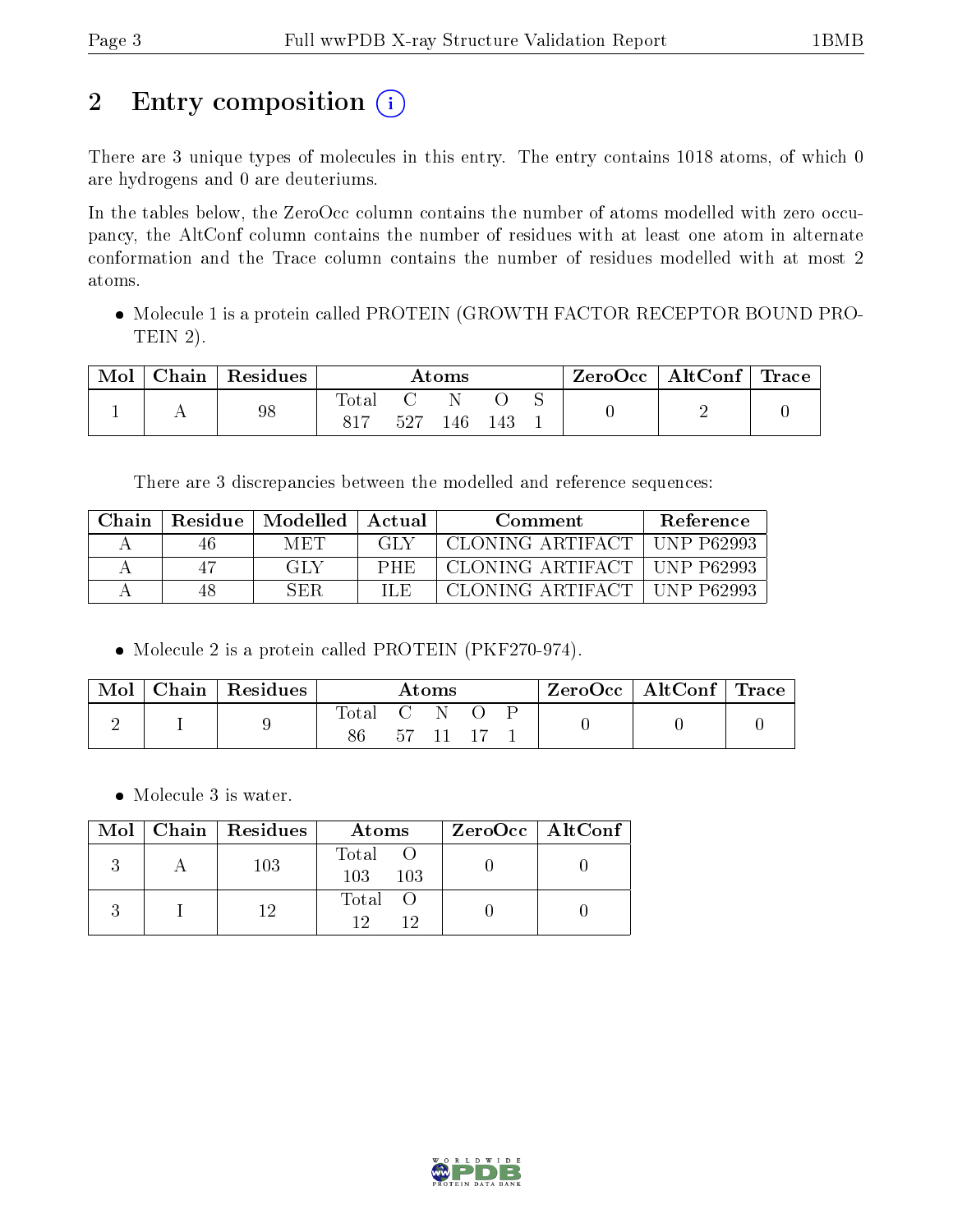## 3 Residue-property plots  $(i)$

These plots are drawn for all protein, RNA and DNA chains in the entry. The first graphic for a chain summarises the proportions of the various outlier classes displayed in the second graphic. The second graphic shows the sequence view annotated by issues in geometry and electron density. Residues are color-coded according to the number of geometric quality criteria for which they contain at least one outlier: green  $= 0$ , yellow  $= 1$ , orange  $= 2$  and red  $= 3$  or more. A red dot above a residue indicates a poor fit to the electron density (RSRZ  $> 2$ ). Stretches of 2 or more consecutive residues without any outlier are shown as a green connector. Residues present in the sample, but not in the model, are shown in grey.

• Molecule 1: PROTEIN (GROWTH FACTOR RECEPTOR BOUND PROTEIN 2)



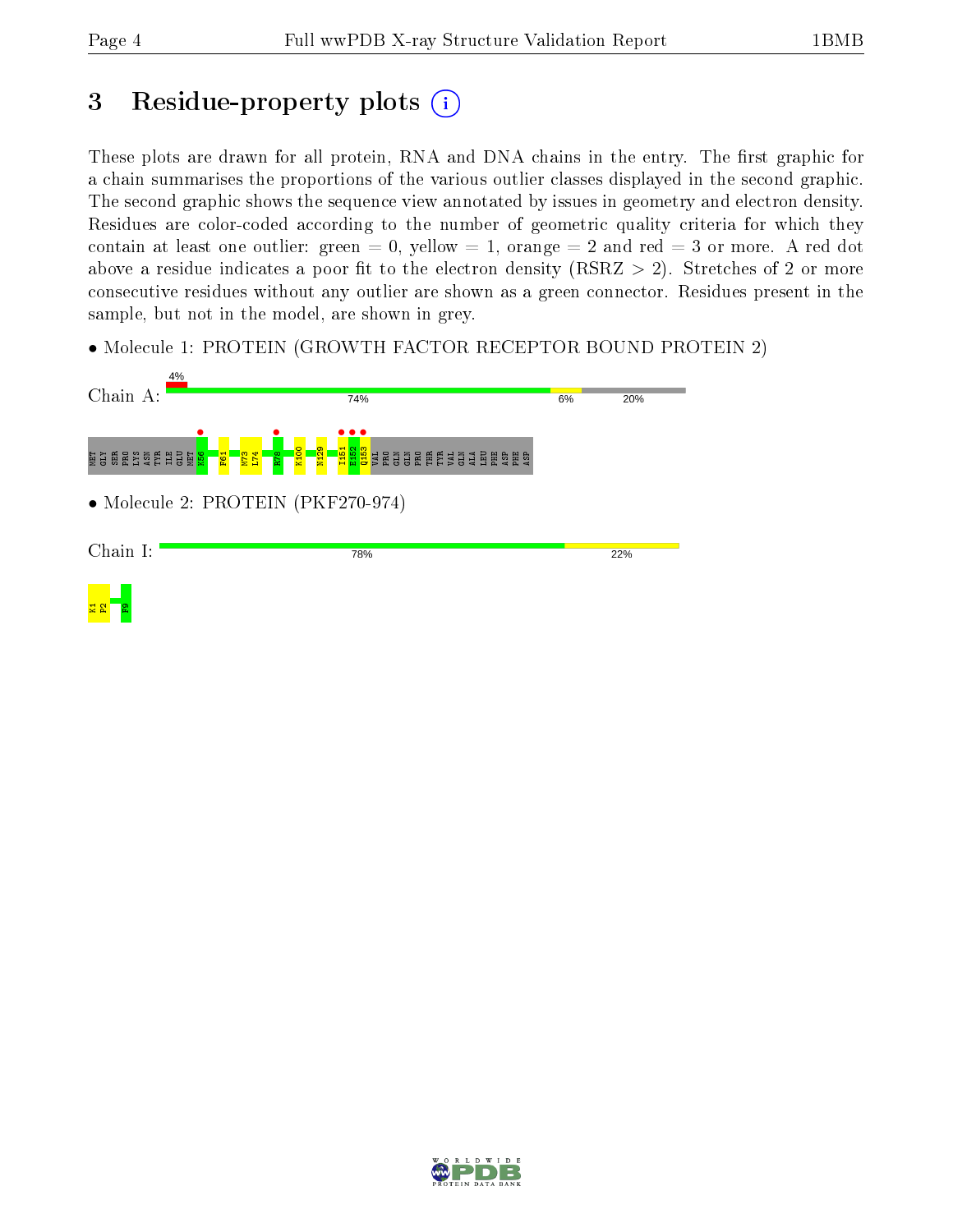## 4 Data and refinement statistics  $(i)$

| Property                                                             | Value                                                    | Source                       |
|----------------------------------------------------------------------|----------------------------------------------------------|------------------------------|
| Space group                                                          | P 41 21 2                                                | Depositor                    |
| Cell constants                                                       | $51.13\text{\AA}$ $51.13\text{\AA}$<br>$90.25\text{\AA}$ | Depositor                    |
| a, b, c, $\alpha$ , $\beta$ , $\gamma$                               | $90.00^\circ$<br>$90.00^\circ$<br>$90.00^{\circ}$        |                              |
| Resolution $(A)$                                                     | 10.00<br>1.80<br>$\equiv$                                | Depositor                    |
|                                                                      | 16.15<br>$-1.80$                                         | <b>EDS</b>                   |
| % Data completeness                                                  | $99.9(10.00-1.80)$                                       | Depositor                    |
| (in resolution range)                                                | $99.9(16.15-1.80)$                                       | <b>EDS</b>                   |
| $R_{merge}$                                                          | 0.07                                                     | Depositor                    |
| $R_{sym}$                                                            | (Not available)                                          | Depositor                    |
| $\langle I/\sigma(I) \rangle^{-1}$                                   | $6.05$ (at 1.80Å)                                        | Xtriage                      |
| Refinement program                                                   | $X$ -PLOR $3.1$                                          | Depositor                    |
|                                                                      | 0.187, 0.218                                             | Depositor                    |
| $R, R_{free}$                                                        | $0.173$ ,<br>0.194                                       | DCC                          |
| $R_{free}$ test set                                                  | 1207 reflections $(10.37\%)$                             | wwPDB-VP                     |
| Wilson B-factor $(A^2)$                                              | $19.6\,$                                                 | Xtriage                      |
| Anisotropy                                                           | 0.120                                                    | Xtriage                      |
| Bulk solvent $k_{sol}(e/\mathring{A}^3)$ , $B_{sol}(\mathring{A}^2)$ | 0.34, 65.9                                               | <b>EDS</b>                   |
| L-test for twinning <sup>2</sup>                                     | $< L >$ = 0.50, $< L2$ > = 0.33                          | Xtriage                      |
| Estimated twinning fraction                                          | No twinning to report.                                   | $\overline{\text{X}}$ triage |
| $\overline{F_o}, \overline{F_c}$ correlation                         | 0.96                                                     | <b>EDS</b>                   |
| Total number of atoms                                                | 1018                                                     | wwPDB-VP                     |
| Average B, all atoms $(A^2)$                                         | 22.0                                                     | wwPDB-VP                     |

Xtriage's analysis on translational NCS is as follows: The largest off-origin peak in the Patterson function is  $9.00\%$  of the height of the origin peak. No significant pseudotranslation is detected.

<sup>&</sup>lt;sup>2</sup>Theoretical values of  $\langle |L| \rangle$ ,  $\langle L^2 \rangle$  for acentric reflections are 0.5, 0.333 respectively for untwinned datasets, and 0.375, 0.2 for perfectly twinned datasets.



<span id="page-4-1"></span><span id="page-4-0"></span><sup>1</sup> Intensities estimated from amplitudes.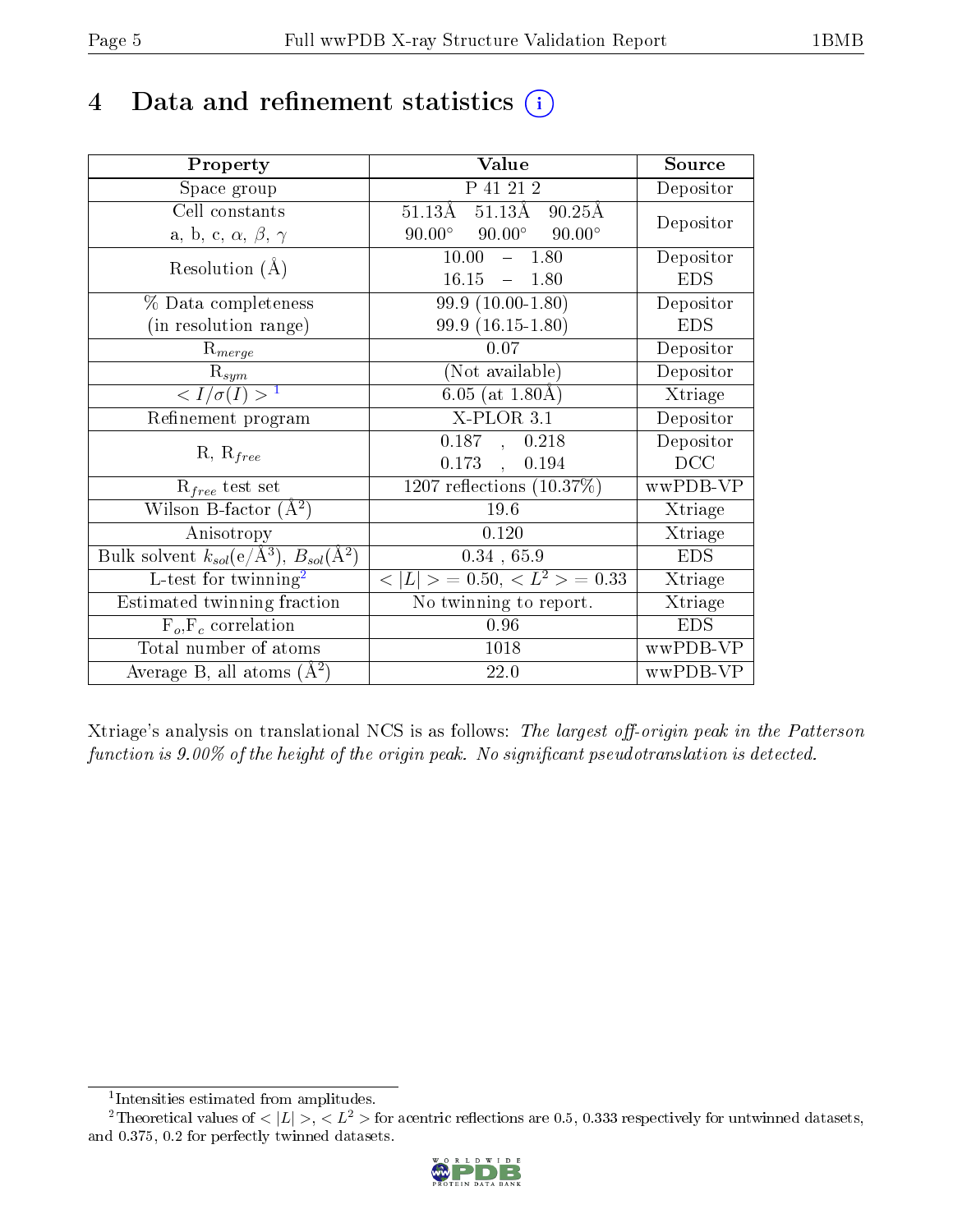## 5 Model quality  $(i)$

### 5.1 Standard geometry (i)

Bond lengths and bond angles in the following residue types are not validated in this section: PTR

The Z score for a bond length (or angle) is the number of standard deviations the observed value is removed from the expected value. A bond length (or angle) with  $|Z| > 5$  is considered an outlier worth inspection. RMSZ is the root-mean-square of all Z scores of the bond lengths (or angles).

| Mol | Chain |             | Bond lengths | Bond angles |                 |  |
|-----|-------|-------------|--------------|-------------|-----------------|--|
|     |       | <b>RMSZ</b> | $\# Z  > 5$  | RMSZ        | $\ Z\  > 5$     |  |
|     |       | 0.40        | 0/847        | 0.63        | $^{\prime}1139$ |  |
| 9   |       | 0.47        | 0/71         | 0.46        | 0/92            |  |
|     | ΔH    | 0.41        | /918         | 0.62        | 1231            |  |

There are no bond length outliers.

There are no bond angle outliers.

There are no chirality outliers.

There are no planarity outliers.

#### $5.2$  Too-close contacts  $(i)$

In the following table, the Non-H and H(model) columns list the number of non-hydrogen atoms and hydrogen atoms in the chain respectively. The H(added) column lists the number of hydrogen atoms added and optimized by MolProbity. The Clashes column lists the number of clashes within the asymmetric unit, whereas Symm-Clashes lists symmetry related clashes.

|  |     |     | Mol   Chain   Non-H   H(model)   H(added)   Clashes   Symm-Clashes |
|--|-----|-----|--------------------------------------------------------------------|
|  |     | 804 |                                                                    |
|  |     |     |                                                                    |
|  | 103 |     |                                                                    |
|  |     |     |                                                                    |
|  |     |     |                                                                    |

The all-atom clashscore is defined as the number of clashes found per 1000 atoms (including hydrogen atoms). The all-atom clashscore for this structure is 2.

All (3) close contacts within the same asymmetric unit are listed below, sorted by their clash magnitude.

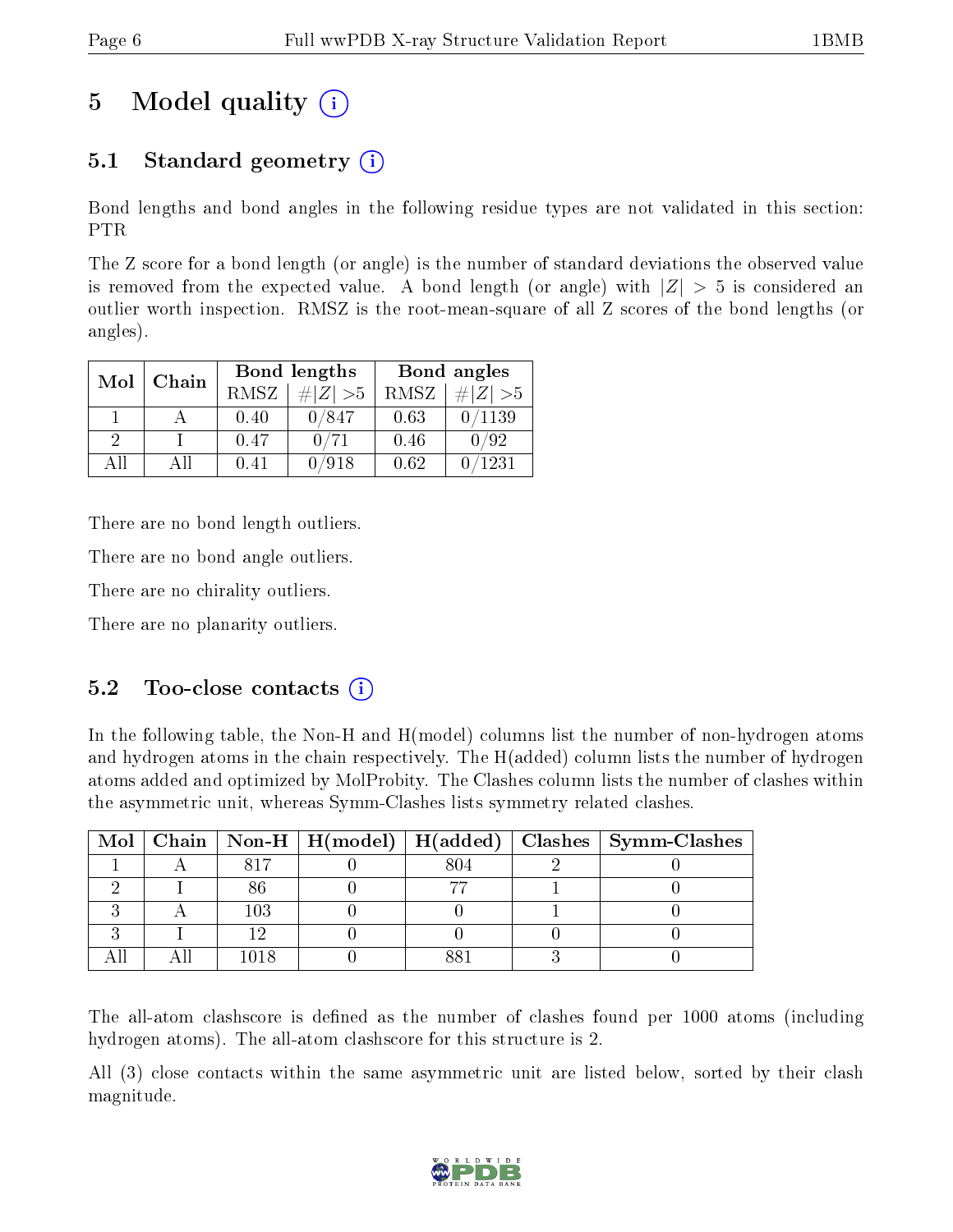| Atom-1                        | Atom-2                      | Interatomic<br>distance $(A)$ | Clash<br>overlap $(A)$ |
|-------------------------------|-----------------------------|-------------------------------|------------------------|
| $1:$ A $:$ 61 $:$ PHE $:$ HB3 | 3: A:215:HOH:O              | 2 11                          |                        |
| 1: A:74:LEU:                  | $1:$ A:100:LYS:HD2          | 2 14                          | 0.48                   |
| $2111$ $N$ S $\cdot$ HR $2$   | $2.1.2$ PRO HD <sub>2</sub> | - 98                          |                        |

There are no symmetry-related clashes.

#### 5.3 Torsion angles  $(i)$

#### 5.3.1 Protein backbone  $(i)$

In the following table, the Percentiles column shows the percent Ramachandran outliers of the chain as a percentile score with respect to all X-ray entries followed by that with respect to entries of similar resolution.

The Analysed column shows the number of residues for which the backbone conformation was analysed, and the total number of residues.

| Mol | ${\bf Chain}$ | Analysed       | Favoured    | Allowed  | Outliers |                     | Percentiles |
|-----|---------------|----------------|-------------|----------|----------|---------------------|-------------|
|     |               | $98/123(80\%)$ | 96(98%)     | $2(2\%)$ |          | $\vert$ 100 $\vert$ | 100         |
|     |               | 6/9(67%)       | 6 $(100\%)$ |          |          | 100                 | 100         |
| All | All           | 104/132(79%)   | $102(98\%)$ | $2(2\%)$ |          | 100                 | 100         |

There are no Ramachandran outliers to report.

#### 5.3.2 Protein sidechains  $(i)$

In the following table, the Percentiles column shows the percent sidechain outliers of the chain as a percentile score with respect to all X-ray entries followed by that with respect to entries of similar resolution.

The Analysed column shows the number of residues for which the sidechain conformation was analysed, and the total number of residues.

| Mol | Chain | Analysed       | Rotameric  | $\vert$ Outliers | Percentiles     |     |
|-----|-------|----------------|------------|------------------|-----------------|-----|
|     |       | $89/110(81\%)$ | 85 (96%)   | $4(4\%)$         | 27 <sub>1</sub> | 13  |
|     |       | $8/8$ (100\%)  | $8(100\%)$ |                  | 100             | 100 |
| All | Αll   | 97/118(82%)    | 93 (96%)   | 4(4%)            | 30              | 16  |

All (4) residues with a non-rotameric sidechain are listed below:

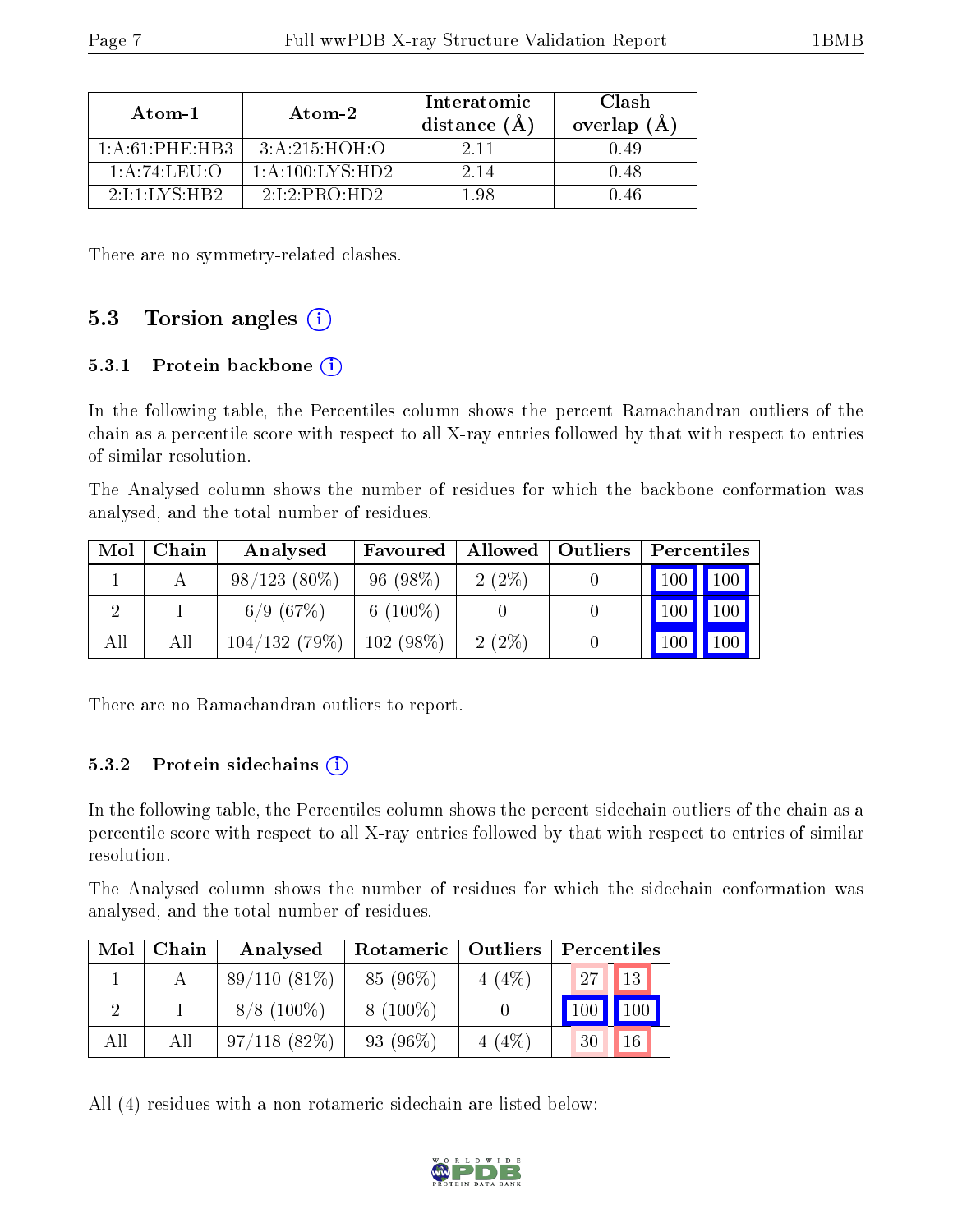| Mol | Chain | Res | Type |
|-----|-------|-----|------|
|     |       | 73  | MET. |
|     |       | 129 | ASN  |
|     |       | 151 | ILE  |
|     |       | 153 | GL N |

Some sidechains can be flipped to improve hydrogen bonding and reduce clashes. There are no such sidechains identified.

#### 5.3.3 RNA  $(i)$

There are no RNA molecules in this entry.

#### 5.4 Non-standard residues in protein, DNA, RNA chains (i)

1 non-standard protein/DNA/RNA residue is modelled in this entry.

In the following table, the Counts columns list the number of bonds (or angles) for which Mogul statistics could be retrieved, the number of bonds (or angles) that are observed in the model and the number of bonds (or angles) that are defined in the Chemical Component Dictionary. The Link column lists molecule types, if any, to which the group is linked. The Z score for a bond length (or angle) is the number of standard deviations the observed value is removed from the expected value. A bond length (or angle) with  $|Z| > 2$  is considered an outlier worth inspection. RMSZ is the root-mean-square of all Z scores of the bond lengths (or angles).

| Mol | Type | $ $ Chain $ $ Res $ $ | $^{\shortmid}$ Link | Bond lengths |  |                    | Bond angles   |      |               |
|-----|------|-----------------------|---------------------|--------------|--|--------------------|---------------|------|---------------|
|     |      |                       |                     | Counts       |  | RMSZ   $\# Z  > 2$ | Counts   RMSZ |      | $\perp \# Z $ |
|     | PTR  |                       |                     | 15, 16, 17   |  |                    | 19,22,24      | 0.69 |               |

In the following table, the Chirals column lists the number of chiral outliers, the number of chiral centers analysed, the number of these observed in the model and the number defined in the Chemical Component Dictionary. Similar counts are reported in the Torsion and Rings columns. '-' means no outliers of that kind were identified.

|  |  |  | Mol   Type   Chain   Res   Link   Chirals   Torsions   Rings |  |
|--|--|--|--------------------------------------------------------------|--|
|  |  |  | $\frac{2}{10/11/13}$   0/1/1/1                               |  |

There are no bond length outliers.

There are no bond angle outliers.

There are no chirality outliers.

All (2) torsion outliers are listed below:

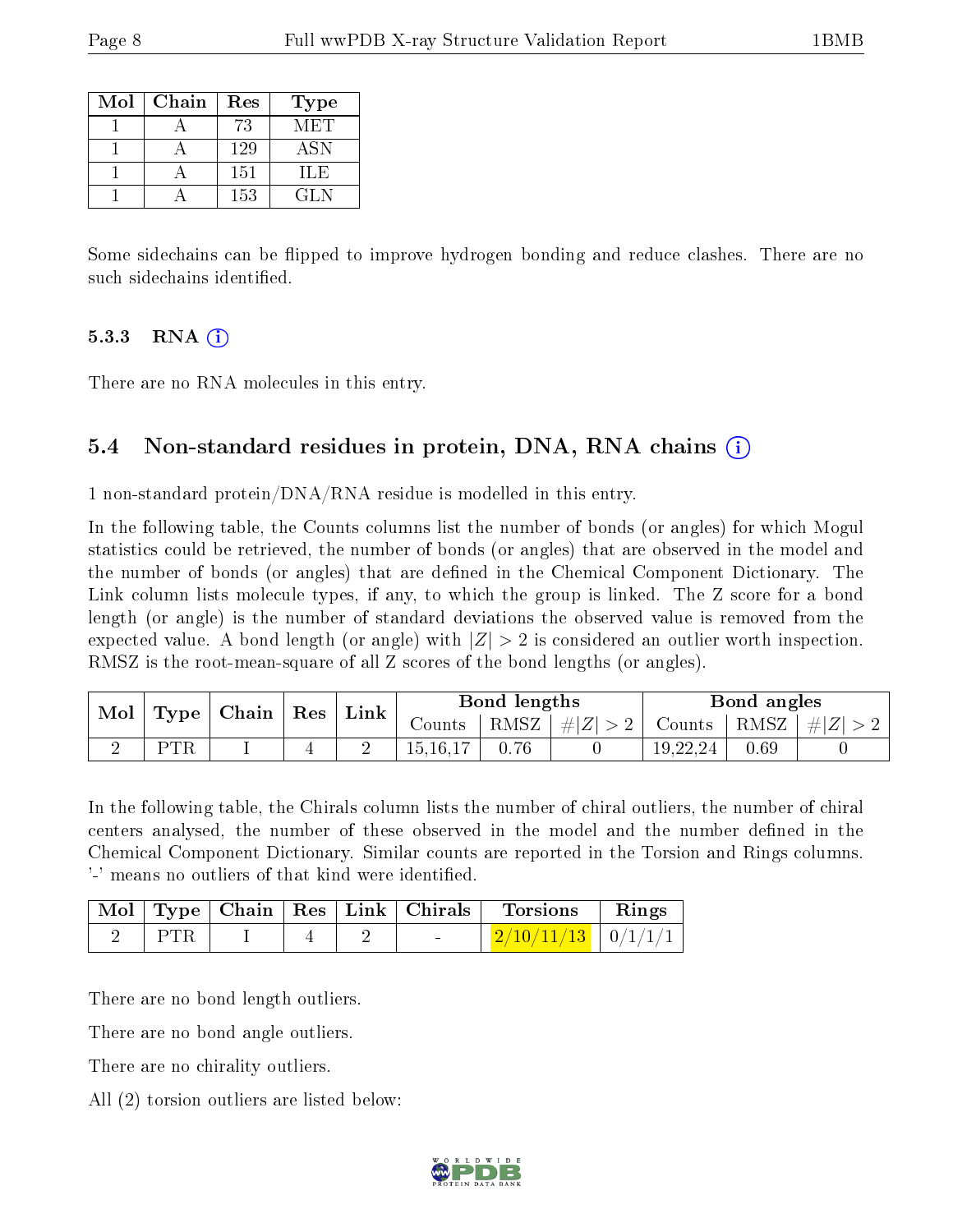| Mol | $\mid$ Chain $\mid$ Res $\mid$ Type |       | Atoms          |
|-----|-------------------------------------|-------|----------------|
|     |                                     | P'I'R | CZ-OH-P-O1P    |
|     |                                     |       | $CZ$ -OH-P-O3P |

There are no ring outliers.

No monomer is involved in short contacts.

#### 5.5 Carbohydrates  $(i)$

There are no carbohydrates in this entry.

#### 5.6 Ligand geometry (i)

There are no ligands in this entry.

#### 5.7 [O](https://www.wwpdb.org/validation/2017/XrayValidationReportHelp#nonstandard_residues_and_ligands)ther polymers (i)

There are no such residues in this entry.

#### 5.8 Polymer linkage issues  $(i)$

There are no chain breaks in this entry.

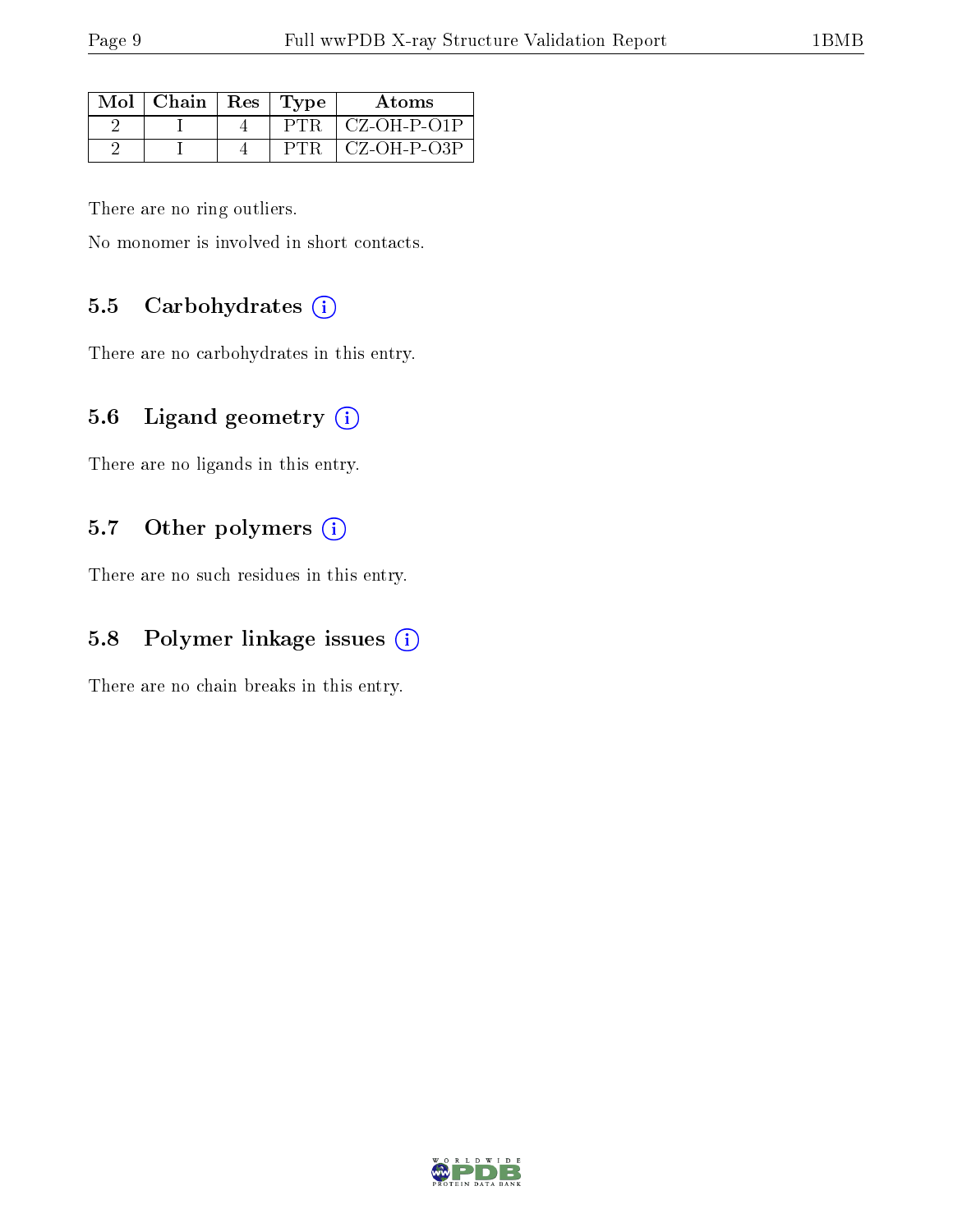## 6 Fit of model and data  $\left( \cdot \right)$

### 6.1 Protein, DNA and RNA chains (i)

In the following table, the column labelled  $#RSRZ>2'$  contains the number (and percentage) of RSRZ outliers, followed by percent RSRZ outliers for the chain as percentile scores relative to all X-ray entries and entries of similar resolution. The OWAB column contains the minimum, median,  $95<sup>th</sup>$  percentile and maximum values of the occupancy-weighted average B-factor per residue. The column labelled  $Q< 0.9$  lists the number of (and percentage) of residues with an average occupancy less than 0.9.

| Mol | Chain | Analysed        | ${ <\hspace{-1.5pt}{\mathrm{RSRZ}} \hspace{-1.5pt}>}$ | $\#\text{RSRZ}\text{>2}$               | $OWAB(A^2)$    | $\rm Q\textcolor{black}{<}0.9$ |
|-----|-------|-----------------|-------------------------------------------------------|----------------------------------------|----------------|--------------------------------|
|     |       | 98/123(79%)     | $-0.22$                                               | <b>22</b><br>$5(5\%)$<br><sup>28</sup> | 9, 16, 36, 82  |                                |
|     |       | 8/9(88%)        | $-0.24$                                               | $0$ 100 100                            | 12, 15, 35, 38 |                                |
| All | All   | $106/132(80\%)$ | $-0.22$                                               | 5(4%)<br>25<br>31                      | 9, 16, 36, 82  |                                |

All (5) RSRZ outliers are listed below:

| Mol | Chain | Res | <b>Type</b> | <b>RSRZ</b> |
|-----|-------|-----|-------------|-------------|
|     |       | 56  | <b>LYS</b>  | 4.2         |
|     |       | 153 | <b>GLN</b>  | 3.5         |
|     |       | 78  | ARG         | 3.0         |
|     |       | 152 | <b>GLU</b>  | 2.9         |
|     |       | 151 | H.E         | 2.1         |

### 6.2 Non-standard residues in protein, DNA, RNA chains  $(i)$

In the following table, the Atoms column lists the number of modelled atoms in the group and the number defined in the chemical component dictionary. The B-factors column lists the minimum, median,  $95<sup>th</sup>$  percentile and maximum values of B factors of atoms in the group. The column labelled  $Q < 0.9$ ' lists the number of atoms with occupancy less than 0.9.

|  |  |       |              |      | $\vert$ Mol $\vert$ Type $\vert$ Chain $\vert$ Res $\vert$ Atoms $\vert$ RSCC $\vert$ RSR $\vert$ B-factors(A <sup>2</sup> ) $\vert$ Q<0.9 |  |
|--|--|-------|--------------|------|--------------------------------------------------------------------------------------------------------------------------------------------|--|
|  |  | 16/17 | $\vert$ 0.97 | 0.08 | 9, 12, 13, 15                                                                                                                              |  |

### 6.3 Carbohydrates (i)

There are no carbohydrates in this entry.